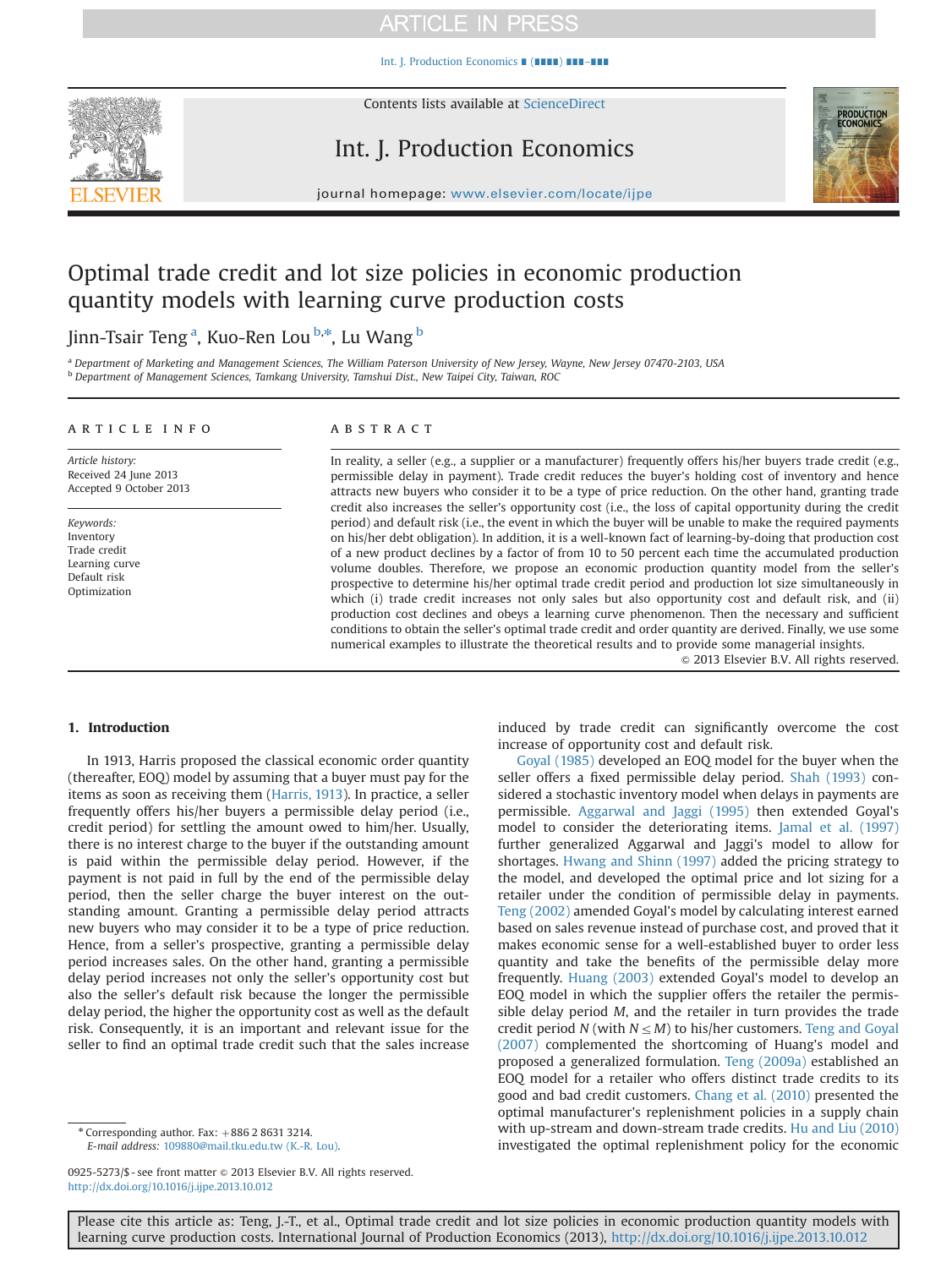production quantity (thereafter, EPQ) model with permissible delay in payments and allowable shortages. [Teng et al. \(2011\)](#page--1-0) obtained the retailer's optimal ordering policy when the supplier offers a progressive permissible delay in payments. [Min et al.](#page--1-0) [\(2012\)](#page--1-0) developed an EPQ model for deteriorating items with stockdependent demand and permissible delay in payments. [Teng et al.](#page--1-0) [\(2012\)](#page--1-0) extended an EOQ model with trade credit financing from constant demand to non-decreasing demand. Recently, [Sarkar](#page--1-0) [\(2012\)](#page--1-0) established an EOQ model with permissible delay in payments and time varying deterioration rate. Many related articles can be seen in [Chang et al. \(2003,](#page--1-0) [2010\)](#page--1-0), [Chen et al. \(in](#page--1-0) [press-a,](#page--1-0) [in press-b\),](#page--1-0) [Cheng et al. \(2012\),](#page--1-0) [Goyal et al. \(2007\),](#page--1-0) [Huang](#page--1-0) [and Hsu \(2008\)](#page--1-0), [Lou and Wang \(2013\),](#page--1-0) [Min et al. \(2010\),](#page--1-0) [Ouyang](#page--1-0) [et al. \(2005,](#page--1-0) [2006\)](#page--1-0), [Shinn and Hwang \(2003\),](#page--1-0) and their references. All inventory models described above are studied only from the perspective of the buyer whereas in practice the length of trade credit period is set by the seller. So far, how to determine the optimal length of trade credit period for the seller has received relatively little attention by the researchers except [Abad and Jaggi \(2003\),](#page--1-0) [Chern et al. \(2013\)](#page--1-0), [Kim et al. \(1995\),](#page--1-0) [Wang et al. \(2014\)](#page--1-0), [Zhou et al. \(2012\)](#page--1-0), and others.

[Arrow \(1962\),](#page--1-0) [Hirschmann \(1964\),](#page--1-0) [Rosen \(1972\),](#page--1-0) and [The](#page--1-0) [Boston Consulting Group \(1972\)](#page--1-0) observed that the total unit cost to produce a new product declines by a factor of from 10 to 50 percent each time the accumulated production volume doubles, due to learning by doing. In other words, when cost vs. production is plotted on a log–log scale, the graph is approximately a straight line with negative slope  $-l$ , where  $0.1 \le l \le 0.5$ . As noted the learning coefficient *l* in this learning-by-doing phenomenon can be estimated by plotting cost vs. production on a log–log scale. Many researchers have applied this learning-by-doing phenomenon into production-marketing model to obtain optimal pricing, advertising, quality, and other strategies, such as [Teng and](#page--1-0) [Thompson \(1983](#page--1-0), [1996\),](#page--1-0) [Thompson and Teng \(1984\),](#page--1-0) [Tsai \(2012\),](#page--1-0) and others.

In this paper, we derive the seller's optimal trade credit and lot size policies in an EPQ model in which (1) the length of trade credit period increases not only demand rate (i.e., the longer the trade credit period, the higher the demand rate) but also the opportunity cost and the default risk (i.e., the longer the trade credit period, the higher the opportunity cost and the default risk), and (2) the production cost declines and obeys a learning curve phenomenon (i.e., the total unit production cost declines by a factor of 10 to 50 percent each time the accumulative production volume doubles). Then we establish the necessary and sufficient conditions for finding the optimal solution, characterize the impact of various parameters on the optimal solution, and provide some managerial insights. Due to the complexity of the problem, we are unable to obtain a closed-form solution to the seller's optimal credit period. Consequently, we propose an algorithm to obtain the seller's optimal trade credit. Finally, some numerical examples are provided to illustrate the theoretical results and obtain some managerial insights.

#### 2. Notation and assumptions

The following notation and assumptions are used in the entire paper.

#### 2.1. Notation

- M the seller's trade credit period to his/her buyers in years (decision variable)
- Q the seller's production lot size in units (decision variable)
- o the average ordering cost per order (or set-up cost per production run) in dollars
- $c_0$  the learning curve production cost for making the first unit in dollars
- s the selling price per unit in dollars (with  $s > c_0$ )
- $h$  the average stock holding cost per unit per year in dollars r the seller's annual compounded interest rate on opportunity cost
- $t$  the time in years
- $D(M)$  the annual demand rate in units as a function of the trade credit period M
- P the annual production rate in units (with  $P > D(M)$ )
- $\Pi(M, 0)$  the seller's profit function per year in dollars
- $M^*$  the seller's optimal trade credit period in years
- $Q^*$  the seller's optimal production lot size in units
- $\Pi^*$  the seller's optimal profit per year in dollars.

#### 2.2. Assumptions:

Next, the following assumptions are made to establish the mathematical inventory model.

1. It is a well-known learning-by-doing phenomenon (e.g., see [Arrow \(1962\)](#page--1-0), [and Hirschmann \(1964\)](#page--1-0)) that the total unit production cost declines by a factor of from 10 to 50 percent each time the accumulative production volume doubles especially during the introduction phase of a new product. Mathematically, this is equivalent to the assertion that

$$
c(t) = c(0) \left(\frac{X(0)}{X(t)}\right)^l,
$$

where  $c(t)$  is the unit cost of production at time t,  $X(t)$  is the accumulated production volume at time  $t$ , and  $l$  is the learning coefficient which usually falls in the range of  $0.1 \le l \le 0.5$ . For simplicity, we may assume that the learning curve production cost for making X units is as follows:

$$
c(t)X(t) = c(0)\left[\frac{X(0)}{X(t)}\right]^t X(t) = c_0 X(t)^{1-l} = c_0 [X(t)]^u,
$$
\n(1)

where  $c_0$ , *l*, and *u* are positive constants,  $0.1 \le l \le 0.5$ , and hence  $0.5 \le u \equiv 1-l \le 0.9$ . Note that if  $u=1$  then the total unit production cost is constant and there is no learning curve phenomenon.

2. In practice, there are three simple ways to represent an increasing demand of the credit period M: linear, polynomial, or exponential. For simplicity, we assume that the demand rate  $D(M)$  is a positive exponential function of the credit period  $M$  as

$$
D(M) = Ke^{aM},\tag{2}
$$

where K and  $\alpha$  are positive constants. For convenience,  $D(M)$ and D will be used interchangeably.

3. Granting a longer credit period to the buyer induces a higher default risk to the seller. For example, the default risk of a 30 year mortgage is higher than that of a 15-year mortgage. In practice, there are three simple ways to represent an increasing of default risk with respect to the credit period M: linear, polynomial, or exponential. For simplicity, we may assume that the rate of default risk giving the credit period M is assumed here to be

$$
F(M) = 1 - e^{-bM},\tag{3}
$$

where *b* is the coefficient of the default risk, which is a positive constant.

4. The seller offers the buyer a trade credit period of M. Since the seller's annual compounded interest rate is  $r$ , the future value

Please cite this article as: Teng, J.-T., et al., Optimal trade credit and lot size policies in economic production quantity models with learning curve production costs. International Journal of Production Economics (2013), http://dx.doi.org/10.1016/j.ijpe.2013.10.012